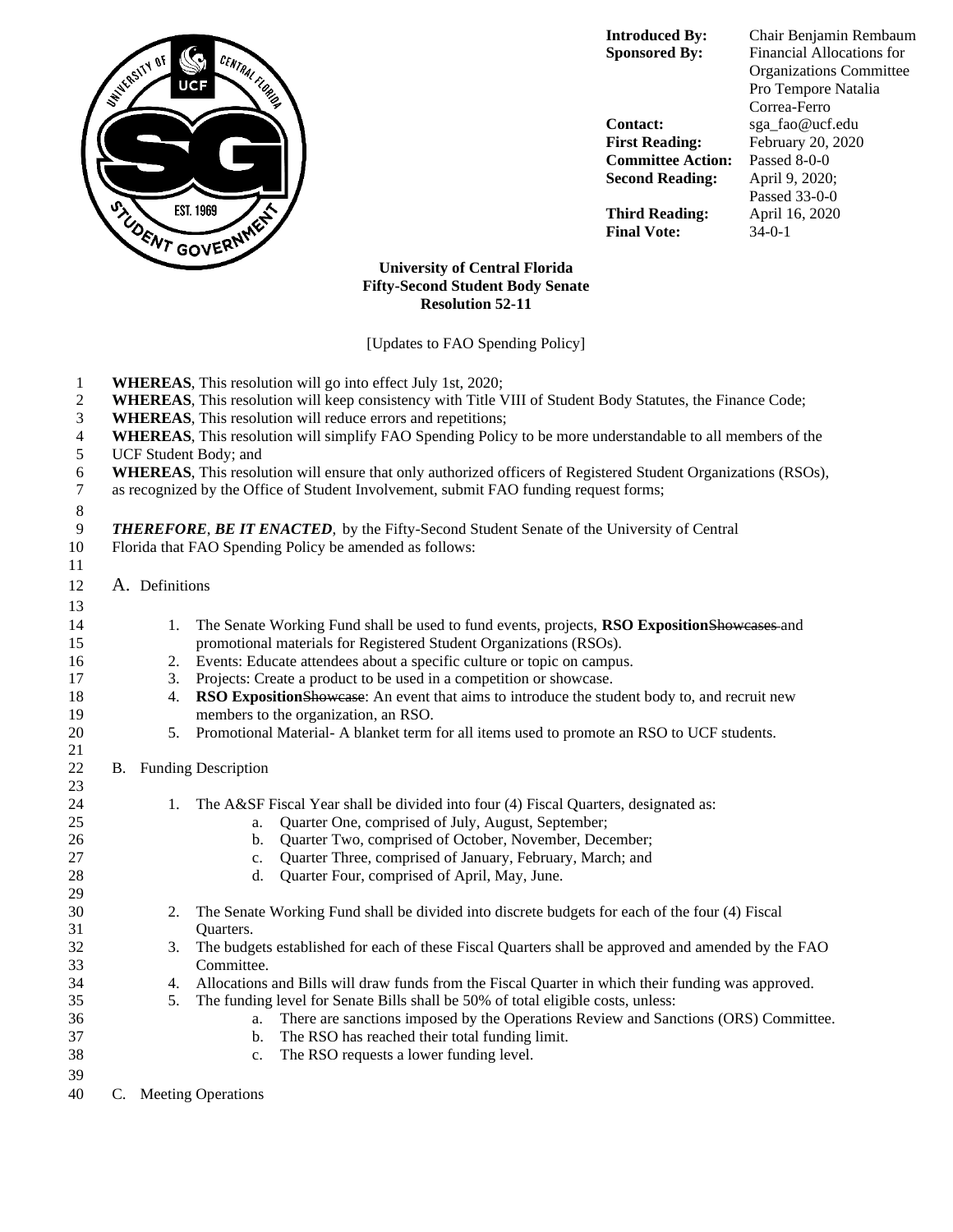| 41       |    |                       |                                                                                                                                                                    |  |  |  |  |  |  |
|----------|----|-----------------------|--------------------------------------------------------------------------------------------------------------------------------------------------------------------|--|--|--|--|--|--|
| 42       |    | 1.                    | Allocation requests must be time-stamped twenty-four (24) hours prior to the start of the FAO meeting                                                              |  |  |  |  |  |  |
| 43       |    |                       | for which they are to be considered.                                                                                                                               |  |  |  |  |  |  |
| 44       |    | 2.                    | Bill requests must be time-stamped twenty-four (24) hours prior to the start of the Senate meetings for                                                            |  |  |  |  |  |  |
| 45       |    |                       | which they are to be put on First Reading.                                                                                                                         |  |  |  |  |  |  |
| 46       |    | 3.                    | Allocation requests must be approved by the FAO Committee and the Senate at least ten (10) business                                                                |  |  |  |  |  |  |
| 47       |    |                       | days before the first payment is needed.                                                                                                                           |  |  |  |  |  |  |
| 48       |    | 4.                    | When an RSO is requesting funding, an authorized officer who has completed Financial Training must                                                                 |  |  |  |  |  |  |
| 49       |    |                       | be present at the FAO Committee meeting or caucus to be considered for funding. In the event that an                                                               |  |  |  |  |  |  |
| 50       |    |                       | authorized officer who has completed Financial Training for the current fiscal year is not available to                                                            |  |  |  |  |  |  |
| 51       |    |                       | attend the FAO meeting, the RSO may send another financially trained member in its place, with                                                                     |  |  |  |  |  |  |
| 52       |    |                       | written permission from an authorized officer and prior approval from the FAO chair. RSOs may be                                                                   |  |  |  |  |  |  |
| 53       |    |                       | present via teleconference or video conference.                                                                                                                    |  |  |  |  |  |  |
| 54       |    | 5.                    | Failure to be present at two (2) consecutive scheduled FAO meetings without contacting the Chair will                                                              |  |  |  |  |  |  |
| 55       |    |                       | result in the request being postponed indefinitely.                                                                                                                |  |  |  |  |  |  |
| 56       |    | 6.                    | Requests for funding are only to be made by students recognized as Authorized Officers by the Office                                                               |  |  |  |  |  |  |
| 57       |    |                       | of Student Involvement.                                                                                                                                            |  |  |  |  |  |  |
| 58       |    |                       |                                                                                                                                                                    |  |  |  |  |  |  |
| 59       |    |                       | D. Submission Requirements                                                                                                                                         |  |  |  |  |  |  |
| 60       |    |                       |                                                                                                                                                                    |  |  |  |  |  |  |
| 61       |    | 1.                    | When an RSO is requesting funding, most current and updated price quotations must be provided to                                                                   |  |  |  |  |  |  |
| 62       |    |                       | the FAO Committee.                                                                                                                                                 |  |  |  |  |  |  |
| 63       |    | 2.                    | RSOs shall provide two $(2)$ comparable quotes for promotional material, food, and project materials                                                               |  |  |  |  |  |  |
| 64       |    |                       | requested.                                                                                                                                                         |  |  |  |  |  |  |
| 65       |    |                       |                                                                                                                                                                    |  |  |  |  |  |  |
| 66       |    |                       | E. General Limitations                                                                                                                                             |  |  |  |  |  |  |
| 67       |    |                       |                                                                                                                                                                    |  |  |  |  |  |  |
| 68       |    | 1.                    | The Senate Working Fund shall not fund:                                                                                                                            |  |  |  |  |  |  |
| 69       |    |                       | Operating Capital Outlay (OCO) items as defined per Florida State Statutes.<br>a.                                                                                  |  |  |  |  |  |  |
| 70       |    |                       | Non-OCO furniture and equipment equal to or over \$100.00 per individual item.<br>b.                                                                               |  |  |  |  |  |  |
| 71       |    |                       | Office supplies or equipment.<br>c.                                                                                                                                |  |  |  |  |  |  |
| 72       |    |                       | Tax from Florida institutions.<br>d.                                                                                                                               |  |  |  |  |  |  |
| 73       |    |                       | Insurance.<br>e.                                                                                                                                                   |  |  |  |  |  |  |
| 74       |    |                       | f.<br>Items that have already been purchased by an RSO.                                                                                                            |  |  |  |  |  |  |
| 75       |    |                       | The same event through multiple Bills, Allocations, or RSOs.<br>g.                                                                                                 |  |  |  |  |  |  |
| 76       |    |                       | Payment for UCF Students and UCF Faculty.<br>h.                                                                                                                    |  |  |  |  |  |  |
| 77       |    |                       | Cash equivalent awards, prizes, gifts, or trophies.<br>i.                                                                                                          |  |  |  |  |  |  |
| 78       |    |                       | Award ceremonies or banquets.<br>j.                                                                                                                                |  |  |  |  |  |  |
| 79       |    |                       | Non-accessory items (shirts, polos, jackets, etc.).<br>k.                                                                                                          |  |  |  |  |  |  |
| 80<br>81 |    |                       | Cutlery, napkins, cups, and other catering accessories purchased separately from a<br>l.<br>primary caterer/vendor.                                                |  |  |  |  |  |  |
| 82       |    |                       |                                                                                                                                                                    |  |  |  |  |  |  |
| 83       |    |                       | m. Any items deemed hazardous or dangerous according to UCF policy 3-107.2 on<br>Procurement, Use, and Possession of Hazardous Materials and Regulated Devices and |  |  |  |  |  |  |
| 84       |    |                       | Equipment.                                                                                                                                                         |  |  |  |  |  |  |
| 85       |    |                       | Items requiring recurring payments.<br>n.                                                                                                                          |  |  |  |  |  |  |
| 86       |    | 2.                    | All items that cannot be funded through the Senate Working Fund shall not be included in the total cost                                                            |  |  |  |  |  |  |
| 87       |    |                       | of the Allocation or Bill.                                                                                                                                         |  |  |  |  |  |  |
| 88       |    |                       |                                                                                                                                                                    |  |  |  |  |  |  |
| 89       |    |                       |                                                                                                                                                                    |  |  |  |  |  |  |
| 90       | F. | <b>Funding Levels</b> |                                                                                                                                                                    |  |  |  |  |  |  |
| 91       |    |                       | 1. Funding shall be administered at the following levels:                                                                                                          |  |  |  |  |  |  |
| 92       |    |                       | a. Events                                                                                                                                                          |  |  |  |  |  |  |
| 93       |    |                       | Funded at a maximum level of \$1,500.00 for Allocations and a maximum level<br>1.                                                                                  |  |  |  |  |  |  |
| 94       |    |                       | of fifty percent (50%) of funding requested for Bills.                                                                                                             |  |  |  |  |  |  |
| 95       |    |                       | Projects<br>b.                                                                                                                                                     |  |  |  |  |  |  |
|          |    |                       |                                                                                                                                                                    |  |  |  |  |  |  |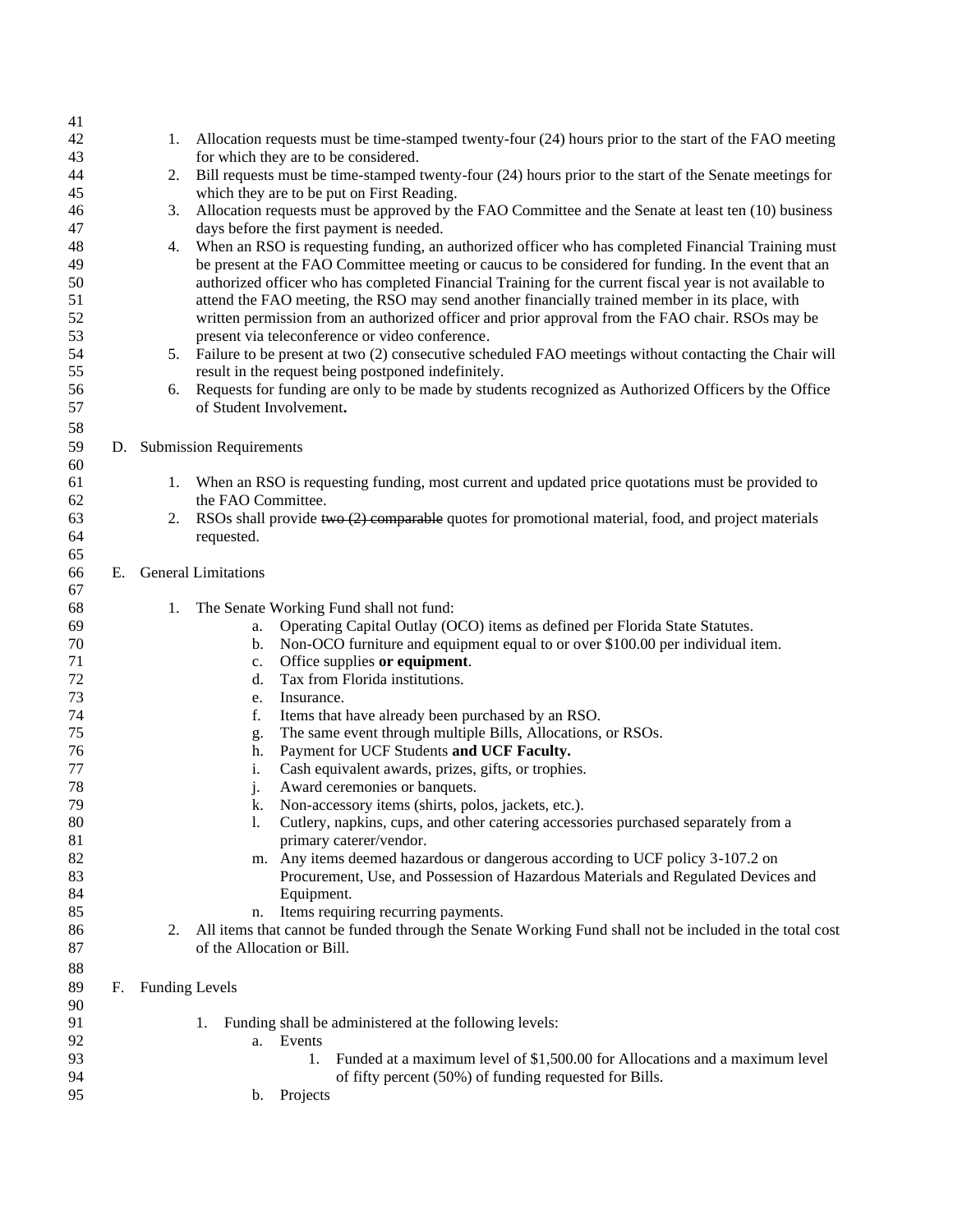| 96<br>97   |                    |    |                | 1. Funded at a maximum level of \$1,000.00 for Allocations and a maximum level<br>of Fifty percent (50%) of funding requested for Bills. |
|------------|--------------------|----|----------------|------------------------------------------------------------------------------------------------------------------------------------------|
| 98         |                    |    | $c_{\cdot}$    | <b>RSO Expositionshowcase</b>                                                                                                            |
| 99         |                    |    |                | 1. Funded at a maximum of \$150.00 for Allocations and shall not receive any Bill                                                        |
| 100        |                    |    |                | funding.                                                                                                                                 |
| 101        |                    |    | d.             | Promotional Items                                                                                                                        |
| 102        |                    |    |                | 1. Funded at a maximum of \$1,000.00 for Allocations and shall not receive any                                                           |
| 103        |                    |    |                | Bill funding.                                                                                                                            |
| 104        |                    | 2. |                | Funding can be received in the following portions:                                                                                       |
| 105        |                    |    | a.             | Two (2) interchangeable Allocations per fiscal year of:                                                                                  |
| 106        |                    |    |                | 1. Event allocations; and/or Project allocations.                                                                                        |
| 107        |                    |    |                | 2. Project Allocations                                                                                                                   |
| 108        |                    |    | b.             | One (1) promotional item allocation per fiscal year.                                                                                     |
| 109        |                    |    | c.             | One (1) RSO Expositionshowcase allocation per semester (Fall and Spring).                                                                |
| 110        |                    |    |                |                                                                                                                                          |
| 111        | G. Funding Details |    |                |                                                                                                                                          |
| 112        |                    |    |                |                                                                                                                                          |
| 113        |                    |    | 1. Food        |                                                                                                                                          |
| 114        |                    |    | a.             | An RSO requesting funds for food and refreshments for an Event or RSO                                                                    |
| 115        |                    |    |                | Expositionshowcase must provide sufficient justification that the food will be used to                                                   |
| 116        |                    |    |                | fulfill the event's purpose.                                                                                                             |
| 117        |                    |    |                | b. All food must be purchased from a UCF approved vendor. All non-cultural food vendors                                                  |
| 118        |                    |    |                | are listed on businessservices.ucf.edu/catering/.                                                                                        |
| 119        |                    |    | $\mathbf{c}$ . | The Senate Working Fund shall fund a maximum of one-hundred percent (100%) of the                                                        |
| 120        |                    |    |                | requested cost for food in an allocation and fifty percent (50%) of food cost in a Bill as                                               |
| 121        |                    |    |                | long as the food contributes to the mission of the RSO or the purpose of the event.                                                      |
|            |                    |    |                |                                                                                                                                          |
| 122        |                    |    | 2. Events      |                                                                                                                                          |
| 123        |                    |    | a.             | An RSO requesting funding for any type of event shall:                                                                                   |
| 124<br>125 |                    |    |                | 1. Provide confirmations of a date and location for the event, in the form of a<br>reservation;                                          |
| 126        |                    |    |                | 2. Submit flyers no later than two (2) weeks before the event; and                                                                       |
| 127        |                    |    |                |                                                                                                                                          |
| 128        |                    |    |                | 3. Provide sufficient justification that the event fulfills that RSO's mission<br>statement.                                             |
|            |                    |    |                |                                                                                                                                          |
| 129        |                    |    |                | b. An RSO requesting funds for Speaker Honorariums or other guest performers must:                                                       |
| 130        |                    |    |                | 1. Provide confirmation of the guest's attendance and fee; and                                                                           |
| 131        |                    |    |                | 2. Provide confirmation that the guest accepts UCF's Net 30 policy.                                                                      |
| 132        |                    |    |                | The Senate Working Fund shall only fund events that are on a UCF campus. Events ean                                                      |
| 133        |                    |    |                | be held within a 20-mile radius of the UCF main campus at which the RSO is based can                                                     |
| 134        |                    |    |                | receive funding, if:                                                                                                                     |
| 135        |                    |    |                | 1. An RSO can provide justification that there is not a way to hold their type of                                                        |
| 136        |                    |    |                | event on campus;                                                                                                                         |
| 137        |                    |    |                | 2. The event will not cost significantly more to hold off campus and that the RSO                                                        |
| 138        |                    |    |                | will heavily market the event to UCF students; and                                                                                       |
| 139<br>140 |                    |    |                | 3.<br>The RSO will provide information on transportation options to and from the<br>event at their cost.                                 |
| 141        |                    |    |                | d. The Senate Working Fund will not be used to fund decorations for RSO                                                                  |
| 142        |                    |    |                | Expositionshowease events.                                                                                                               |
| 143        |                    |    | e.             | The Senate Working Fund shall not fund items that may be provided for no cost to                                                         |
| 144        |                    |    |                | Registered Student Organizations.                                                                                                        |